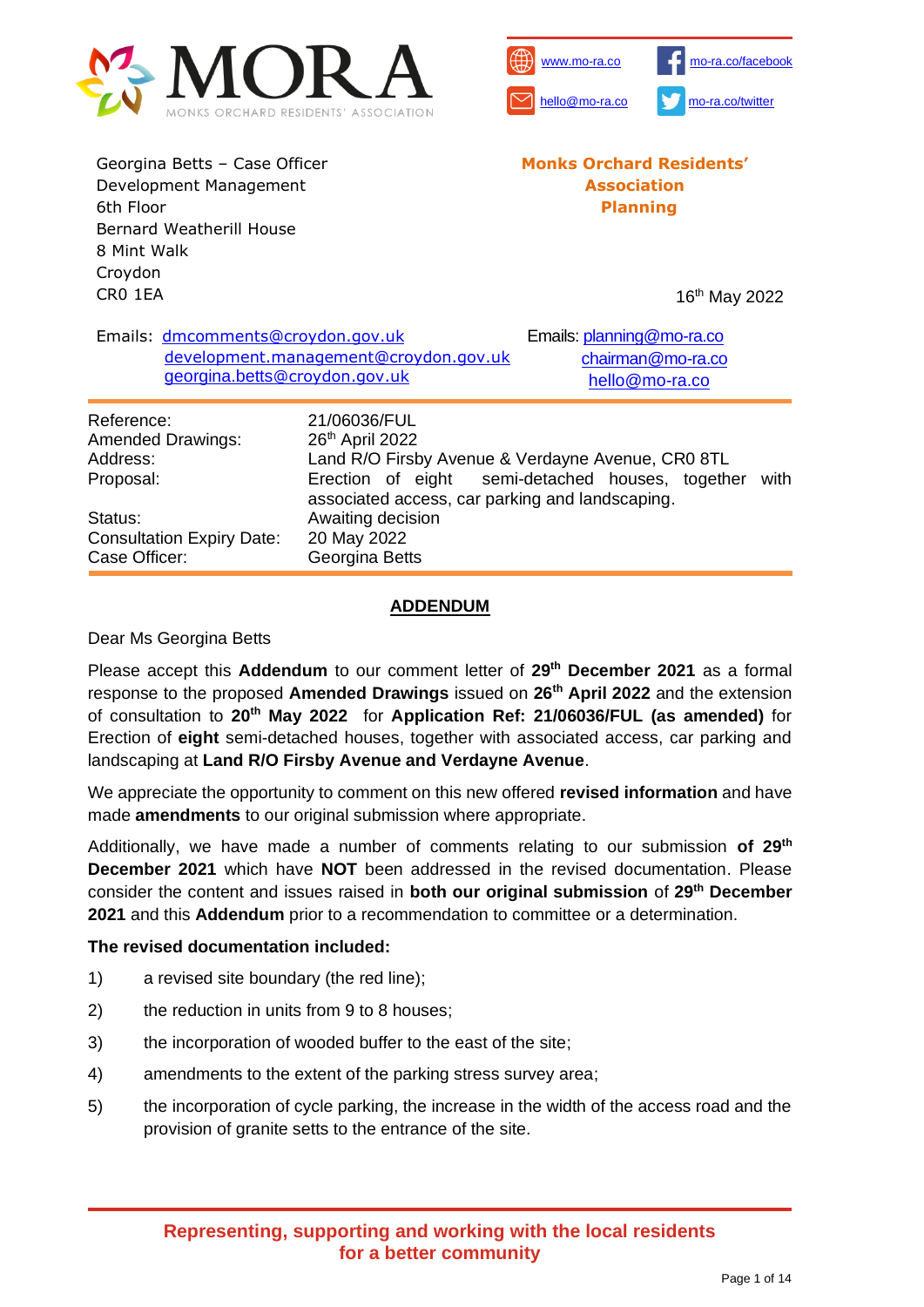



# **1 A Revised Site Boundary (The Red Line)**

- 1.1 The revised boundary shown by the RED line on the amended Site Plan indicates the entire site is now included in the proposal, including the Access Lane. The documentation implies complete ownership. However, it is NOT clear whether shared access between the applicant and occupants of the dwellings with rear access from their rear gardens of **Verdayne Avenue** remain **legally 'Accessible'** via the narrow service road onto **Firsby Avenue**, or to the access strip outside (North) of the RED line boundary providing access to rear gardens in **Firsby Avenue**. **This still needs to be clarified.**
- 1.2 There are a number of garages in these listed rear gardens that are accessed from the service road.
- 1.3 We note that the Pre-Application meeting recorded a *'requirement'* that the Applicant would:

*"need to confirm that the service road is in your ownership or that you have the necessary rights to carry out the required improvements and maintain them. We question whether this is feasible, and therefore the principle of development here."*

1.4 Para 2.1 – Site Location (page 6) of the Design and Access Statement indicates the Site Area is separate from the Access Lane. We see no new evidence or proof that the applicant has gained "ownership" of the **entire site, including the access Lane**  now marked in Red on the amended site plan and no statement or confirmation of legal compliance to this **Pre-Application** requirement. There is no change or reissue of the Application Form Item 38 – Ownership Certificates indicating ownership of the Access Lane.





**Representing, supporting and working with the local residents for a better community**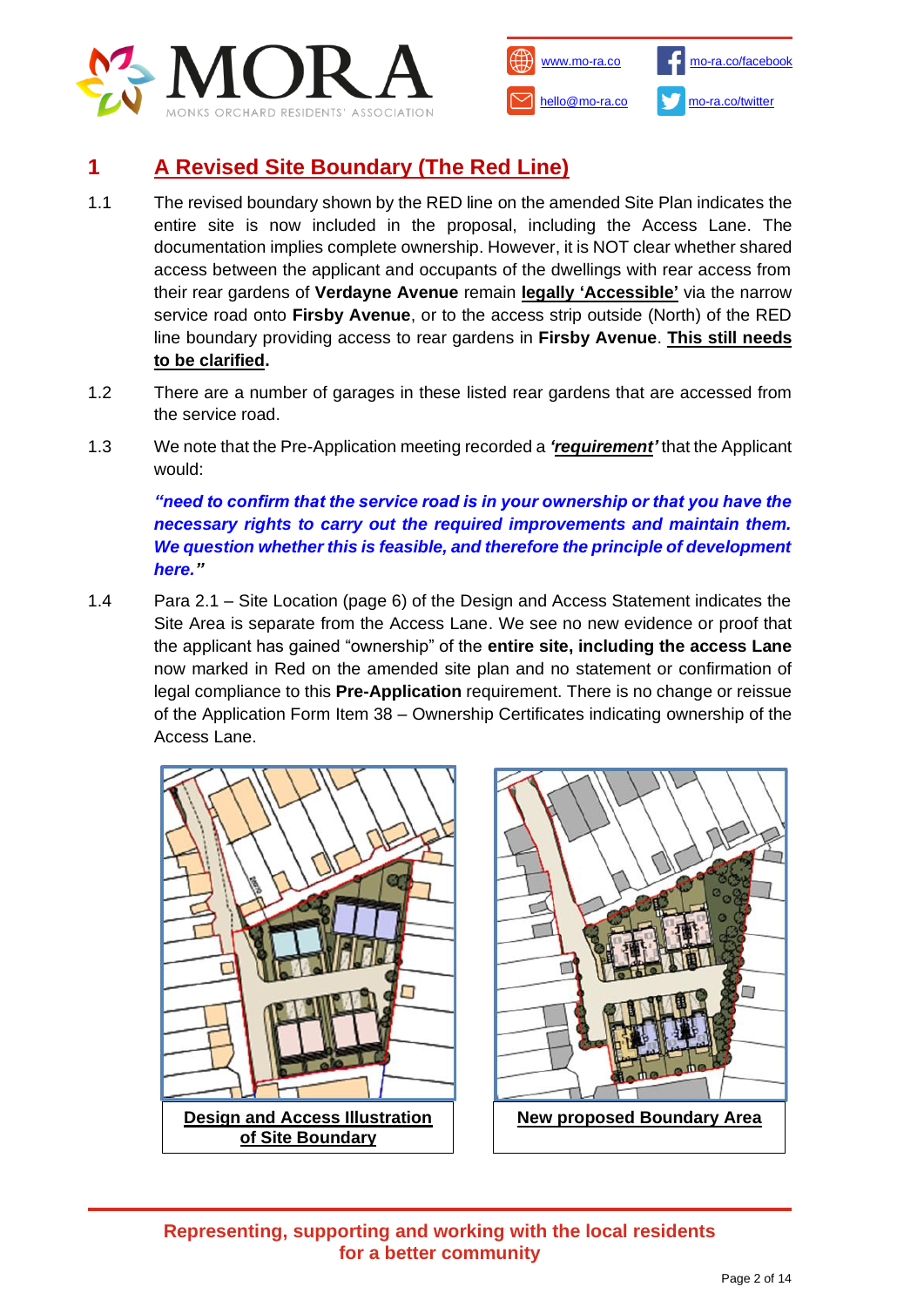



- 1.4.1 This is a contentious issue of the proposal for Residents in Verdayne Avenue and Firsby Avenue. The current Access Drive **users** are 74 to 50 Verdayne Ave., and although the lane at the rear of 2 to 10 (possibly up to 14) Firsby Ave is **NOT** within the Red Line Boundary of the proposal, access to these rear gardens is via the access Lane from Firsby Avenue which is contained within the new site boundary.
- 1.4.2 The **Land Registry Title Deeds** of No. **70 Verdayne Avenue**, Title No. **SY 3907** indicates the Rear Access has shared responsibility with other users who have access to their garages at the rear of their gardens. We have only had sight of the Title Deeds of 70 Verdayne Avenue but presumably this is the same for all the deeds of Nos. **50 to 74 Verdayne Avenue** and **2 to 14 Firsby Avenue**.
- 1.4.3 Therefore, the householders of **50 to 74 Verdayne Avenue** and **2 to 14 Firsby Avenue** must have continued free and unfettered access and use of the Access driveway to access their garages and rear gardens via the Access Lane. This access needs to be continued and included as **Restrictive Covenants** in the Deeds of all the proposed properties if this application is approved. This is **not** confirmed in the original or revised amended documentation.
- 1.5 The new trees at the rear of **54 to 58 Verdayne Avenue** would block vehicular access to these rear gardens and garages. **This is unacceptable**.
- 1.5.1 The **Design and Access Statement** at the **2.3 "Concept Pre-Consultation"** Site Layout shows the East Edge Site boundary to follow the edge of the access lane whereas the new Boundary Outline (Red) shows the East boundary at the rear of numbers **50 to 60 Verdayne Avenue** to have now, in the amended Site Plan *"partially"* absorbed the parcel of land between the rear boundaries of the properties and the east edge of the access lane from **Firsby Avenue** and has up to **4 trees blocking the access**. This difference is of significant concern as ownership of this section could become a *"Ransom Strip"* and preclude ingress and egress from the rear of these properties and access to their garages.
- 1.6 It is also unclear whether permission to refurbish and strengthen the access drive to sustain regular heavy Refuse or other large vehicles traversing, is required by these third parties as access to their properties from the access lane would be restricted during any major refurbishment or reconstruction works to the said access lane during the period of any such major works.
- 1.7 What is the mechanism to ensure this requirement is enforced, if the Case Officer is minded to recommend approval of this proposal as amended to committee?
- 1.8 The following Relevant Land Registry Title Numbers SGL 124640, SGL 119069, SGL 121093, SY 281091 are listed on the original Application Form.
- 1.9 None of these requirements which were formally stated in the Pre-Application Meeting notes have been adequately addressed in the supplied amended documentation and therefore we now object on these grounds.

# **2 The reduction in units from 9 to 8 houses**

2.1 The reduction from **9 to 8 units** within the new site boundary of Area of **0.20ha**  reduces the **Housing, Residential Densities** and the **Floor Area Ratio** (FAR).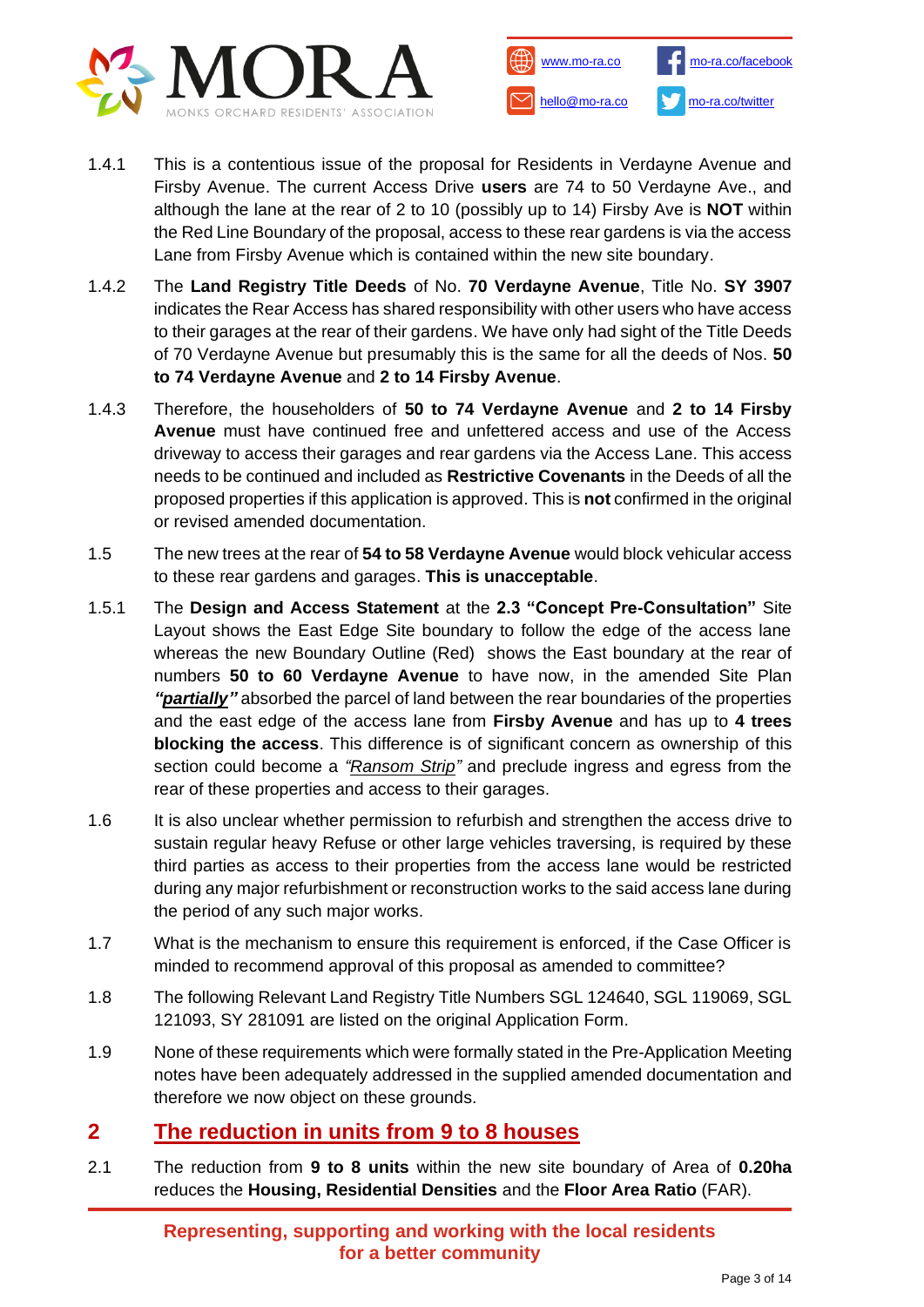



| Land to The South of Firsby Avenue & East of Verdayne Avenue, Shirley -Amended Drawings |                                                                                            |                  |                                              |                                          |                                  |                         |                          |                                         |                                          |                         |                       |                                |                                                       |                                                     |
|-----------------------------------------------------------------------------------------|--------------------------------------------------------------------------------------------|------------------|----------------------------------------------|------------------------------------------|----------------------------------|-------------------------|--------------------------|-----------------------------------------|------------------------------------------|-------------------------|-----------------------|--------------------------------|-------------------------------------------------------|-----------------------------------------------------|
| <b>Post Code</b>                                                                        | CRO 8TL                                                                                    | <b>Site Area</b> | 2021.96 sq.m.<br><b>Residential Density:</b> |                                          | 252.23 hr/ha                     |                         | <b>PTAL</b>              |                                         | <b>Floor Area Ratio (FAR)</b>            |                         | 0.49                  |                                |                                                       |                                                     |
| <b>Received:</b>                                                                        | 03/12/2021                                                                                 | <b>Site Area</b> |                                              | <b>Residential Density:</b><br>$0.20$ ha |                                  | 227.50 bs/ha            |                          | 2011                                    |                                          | 2 Site Area Ratio (SAR) |                       | N/A                            |                                                       |                                                     |
| <b>Amended Drawings</b>                                                                 | 26/04/2022                                                                                 | <b>Units</b>     |                                              |                                          | <b>Housing Density:</b>          |                         | 39.57 u/ha               |                                         | 2031                                     |                         |                       |                                |                                                       |                                                     |
| <b>Units</b>                                                                            | <b>House Type</b>                                                                          | <b>Floor</b>     | <b>Bedrooms</b>                              | <b>Bed</b><br><b>Spaces</b>              | <b>Habitable</b><br><b>Rooms</b> | <b>GIA</b><br>(Offered) | <b>GIA</b><br>(Required) | In-Built<br><b>Storage</b><br>(Offered) | In-Built<br><b>Storage</b><br>(Required) | Cycle<br><b>Storage</b> | Car<br><b>Parking</b> | Amenity<br>Space<br>(Required) | <b>Estimated</b><br><b>Number of</b><br><b>Adults</b> | <b>Estimated</b><br><b>Number</b><br>of<br>Children |
|                                                                                         |                                                                                            | Ground           | $\mathbf{0}$                                 | $\mathbf{0}$                             | $\overline{2}$                   | 44                      | 99                       | 0.8                                     | $\overline{2}$<br>2.5                    | $\mathbf{1}$            |                       |                                |                                                       |                                                     |
| Unit 1                                                                                  | <b>Type 1 M4(2)</b>                                                                        | First            | $\overline{2}$                               | $\overline{\mathbf{3}}$                  | $\overline{\mathbf{3}}$          | 42                      |                          | 0.8                                     |                                          |                         |                       | 8                              |                                                       | 3                                                   |
|                                                                                         |                                                                                            | Second           | $\mathbf{1}$                                 | $\overline{\mathbf{c}}$                  | $\mathbf 1$                      | 26                      |                          | <b>Not Stated</b>                       |                                          |                         |                       |                                | $\overline{2}$                                        |                                                     |
|                                                                                         |                                                                                            | Ground           | $\Omega$                                     | $\mathbf{0}$                             | $\overline{2}$                   | 44                      | 99                       | 0.8                                     | $\overline{2}$<br>2.5                    |                         | $\mathbf{1}$          | 8                              |                                                       |                                                     |
| Unit 2                                                                                  | <b>Type 1 M4(2)</b>                                                                        | <b>First</b>     | $\overline{2}$                               | $\overline{\mathbf{3}}$                  | $\overline{\mathbf{3}}$          | 42                      |                          | 0.8                                     |                                          |                         |                       |                                |                                                       | $\overline{\mathbf{3}}$                             |
|                                                                                         |                                                                                            | Second           | $\mathbf{1}$                                 | $\overline{\mathbf{2}}$                  | ${\bf 1}$                        | 26                      |                          | <b>Not Stated</b>                       |                                          |                         |                       |                                | $\overline{2}$                                        |                                                     |
|                                                                                         | <b>Type 1 M4(2)</b>                                                                        | Ground           | $\mathbf{0}$                                 | $\mathbf{0}$                             | $\overline{\mathbf{c}}$          | 44                      |                          | 0.8                                     |                                          | $\overline{2}$          | $\mathbf{1}$          | 8                              |                                                       |                                                     |
| Unit 3                                                                                  |                                                                                            | First            | $\overline{2}$                               | $\overline{\mathbf{3}}$                  | 3                                | 42                      | 99                       | 0.8                                     | 2.5                                      |                         |                       |                                |                                                       | $\overline{\mathbf{3}}$                             |
|                                                                                         |                                                                                            | Second           | $\mathbf{1}$                                 | $\overline{2}$                           | $\mathbf 1$                      | 26                      |                          | <b>Not Stated</b>                       |                                          |                         |                       |                                | $\overline{2}$                                        |                                                     |
|                                                                                         | <b>Type 1 M4(2)</b>                                                                        | Ground           | $\mathbf{0}$                                 | $\mathbf{0}$                             | $\overline{2}$                   | 44                      | 99                       | 0.8                                     | $\overline{2}$<br>2.5                    |                         | $\mathbf{1}$          | 8                              |                                                       |                                                     |
| Unit 4                                                                                  |                                                                                            | <b>First</b>     | $\overline{2}$                               | $\overline{\mathbf{3}}$                  | $\overline{\mathbf{3}}$          | 42                      |                          | 0.8                                     |                                          |                         |                       |                                |                                                       | $\overline{\mathbf{3}}$                             |
|                                                                                         |                                                                                            | Second           | $\mathbf{1}$                                 | $\overline{2}$                           | $\mathbf{1}$                     | 26                      |                          | <b>Not Stated</b>                       |                                          |                         |                       |                                | $\overline{2}$                                        |                                                     |
|                                                                                         | <b>Type 3 M4(3)</b>                                                                        | Ground           | $\mathbf{0}$                                 | $\mathbf{0}$                             | $\overline{2}$                   | 48                      | 99                       | 1.9                                     | $\overline{2}$<br>2.5                    | $\mathbf{1}$            |                       |                                |                                                       |                                                     |
| Unit 5                                                                                  |                                                                                            | First            | $\overline{2}$                               | $\overline{\mathbf{3}}$                  | $\overline{\mathbf{3}}$          | 46                      |                          | 0.6                                     |                                          |                         |                       | 8                              |                                                       | 3                                                   |
|                                                                                         |                                                                                            | Second           | $\mathbf{1}$                                 | $\overline{2}$                           | $\mathbf{1}$                     | 29                      |                          | <b>Not Stated</b>                       |                                          |                         |                       |                                | $\overline{2}$                                        |                                                     |
| Unit 6                                                                                  | <b>Type 2 M4(2)</b>                                                                        | Ground           | $\mathbf{0}$                                 | $\mathbf{0}$                             | $\overline{2}$                   | 50                      | 121                      | $\mathbf{0}$                            | $\overline{2}$<br>3                      |                         | $\mathbf{1}$          | 10                             |                                                       |                                                     |
|                                                                                         |                                                                                            | First            | 3                                            | 5                                        | $\overline{\mathbf{3}}$          | 50                      |                          | 1.3                                     |                                          |                         |                       |                                |                                                       | 5                                                   |
|                                                                                         |                                                                                            | Second           | $\mathbf{1}$                                 | $\overline{\mathbf{c}}$                  | $\overline{\mathbf{c}}$          | 37                      |                          | 2.1                                     |                                          |                         |                       |                                | $\overline{2}$                                        |                                                     |
| Unit 7                                                                                  | <b>Type 2 M4(2)</b>                                                                        | Ground           | $\mathbf{0}$                                 | $\mathbf{0}$                             | $\overline{2}$                   | 50                      | 121                      | $\mathbf{0}$                            | 3                                        | $\overline{2}$          | $\mathbf{1}$          | 10                             |                                                       |                                                     |
|                                                                                         |                                                                                            | First            | 3                                            | 5                                        | $\overline{\mathbf{3}}$          | 50                      |                          | 1.3                                     |                                          |                         |                       |                                |                                                       | 5                                                   |
|                                                                                         |                                                                                            | Second           | $\mathbf{1}$                                 | $\overline{2}$                           | $\overline{\mathbf{c}}$          | 37                      |                          | 2.1                                     |                                          |                         |                       | $\overline{2}$                 |                                                       |                                                     |
| Unit 8                                                                                  | <b>Type 2 M4(2)</b>                                                                        | Ground           | $\mathbf{0}$                                 | $\mathbf{0}$                             | $\overline{\mathbf{2}}$          | 50                      | 121                      | $\mathbf{0}$                            |                                          | $\overline{2}$          | $\mathbf{1}$          |                                |                                                       |                                                     |
|                                                                                         |                                                                                            | <b>First</b>     | 3                                            | 5                                        | $\overline{\mathbf{3}}$          | 50                      |                          | 1.3                                     | 3                                        |                         | 10                    |                                | 5                                                     |                                                     |
|                                                                                         |                                                                                            | Second           | $\mathbf{1}$                                 | $\overline{2}$                           | $\overline{2}$                   | 37                      |                          | 2.1                                     |                                          |                         |                       |                                | $\overline{2}$                                        |                                                     |
|                                                                                         | <b>Totals</b><br>27<br>46<br>51<br>982<br>858<br>19.1<br>21.5<br>16<br>8<br>16<br>30<br>70 |                  |                                              |                                          |                                  |                         |                          |                                         |                                          |                         |                       |                                |                                                       |                                                     |
| <b>Parameters for the Proposed Amended Drawings</b>                                     |                                                                                            |                  |                                              |                                          |                                  |                         |                          |                                         |                                          |                         |                       |                                |                                                       |                                                     |

2.2 At 0.2ha and 8 units, the Housing Density is reduced to **39.57Units/ha** and the Residential Density at **≈51** Habitable Rooms is **≈252.23hr/ha** or at an occupancy of **46 bedspaces** is **227.5 Bedspaces/ha**. If the Area of the lane is in addition to the 0.20ha Site Area, the Housing Density will exceed the 40units/ha for an outer

2.3 This changes the **Design Code Area Type** or **Setting** to just within the **"Outer Suburban Setting"** of **20 to 40Units/ha**

## 2.4 **National Model Design Code<sup>1</sup>**

suburban Setting.

- 2.4.1 NPPF para 129 states: *"These national documents<sup>1</sup> should be used to guide decisions on applications in the absence of locally produced design guides or design codes."* As there are NO references to appropriate **Design Codes** or Guidance in either the London Plan or the current or revised Croydon Local Plan, we accordingly reference the **National Model Design Codes** as recommended by Para 129 of the NPPF.
- 2.4.2 The Housing Densities for the '**Settings'** of *'Outer Suburban'***,**  *'Suburban'* **and 'Urban'** are defined in the **National Model Design Code Part 1 - The Coding Process, 2B - Coding Plan, Figure 10 Page 14.**



**<sup>1</sup>** <https://www.gov.uk/government/publications/national-model-design-code>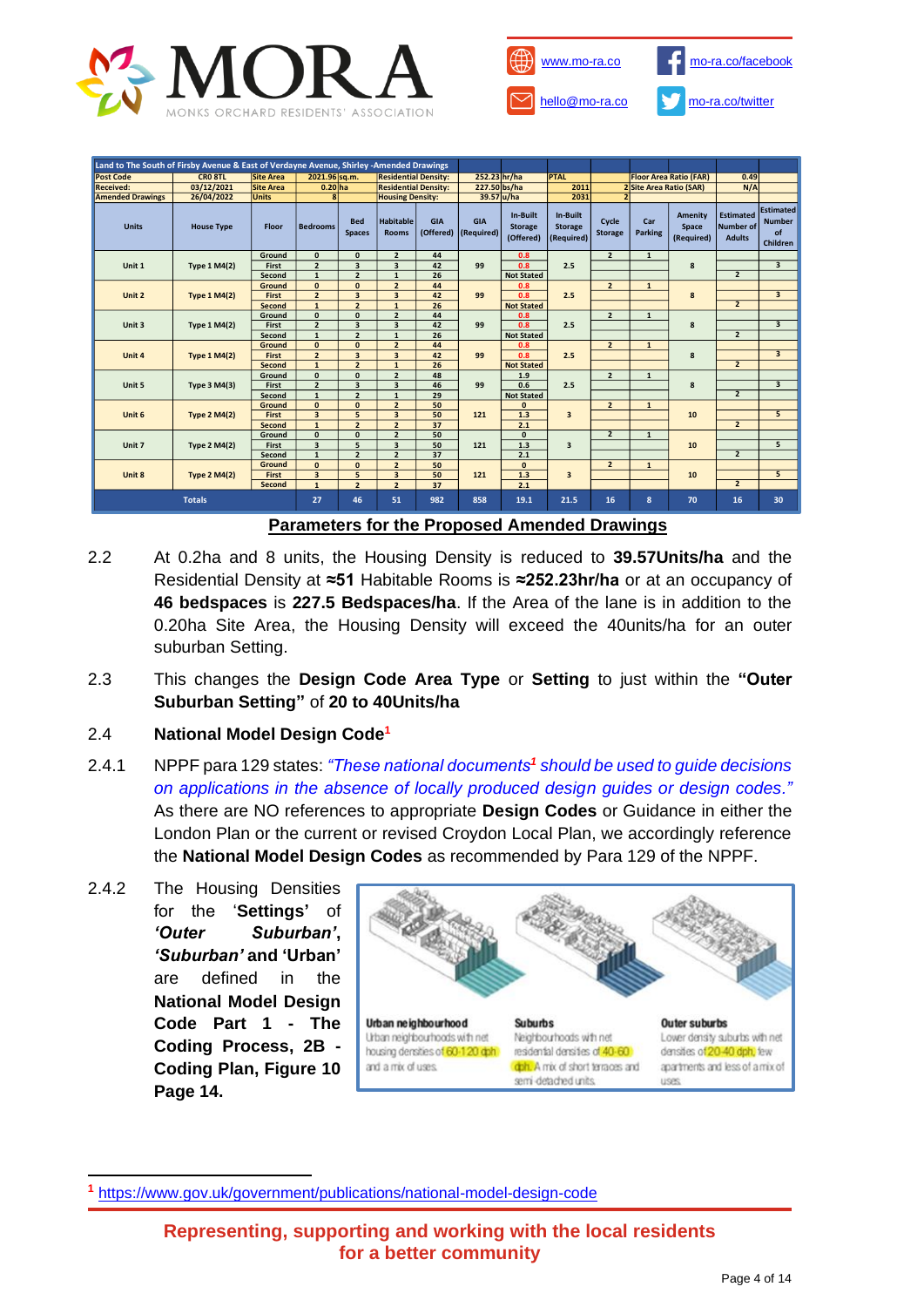



2.4.3 The proposal Housing Density at 39.57units/ha is therefore still just within the limit of the local Setting of **"Outer Suburban"** 20 to 40 **Units/ha.** 



**Number of Units for the Site at 0.202ha**

# 2.5 **Floor Area Ratio (FAR)**

- 2.5.1 A further parameter for assessing appropriateness of **density** is the **Floor Area Ratio (FAR)** in terms of GIA/Site Area (in m<sup>2</sup>) which for this proposal is now ≈0.49. The recommended **Design Code for Suburban Settings** is **<0.5.** At **0.49**, the proposal therefore has an acceptable **Floor Area Ratio for a 'suburban setting.'**
- 2.6 It is people who require supporting infrastructure, NOT Dwellings, so we need to establish equivalent **Residential Densities** ranges for each of the **'Settings'**. The Local Plan, the London Plan, the NPPF or the National Model Design Code guidance does not relate **Residential Density** to the **'Setting'** (Outer Suburban, Suburban or Urban etc.,). This can be achieved by using the Office of National Statistic's data and Statista**<sup>2</sup>** data. In 2020, the average number of people per household in the United Kingdom was **2.39** compared with 2.37 in the previous year. We can use this as a factor to convert equivalent Units/ha to Bedspaces/ha as shown in the following Table.

| Setting               | <b>Housing Density</b> |            | <b>Residential Density</b> |            |  |
|-----------------------|------------------------|------------|----------------------------|------------|--|
|                       | <b>Min</b>             | <b>Max</b> | <b>Min</b>                 | <b>Max</b> |  |
| <b>Outer Suburban</b> | 20                     | 40         | 47.80                      | 95.60      |  |
| <b>Suburban</b>       | 40                     | 60         | 95.60                      | 143.40     |  |
| <b>Urban</b>          | 60                     | 120        | 143.40                     | 286.80     |  |
| <b>Central</b>        | 120                    |            | 286.80                     |            |  |

**<sup>2</sup>** <https://www.statista.com/statistics/295551/average-household-size-in-the-uk/>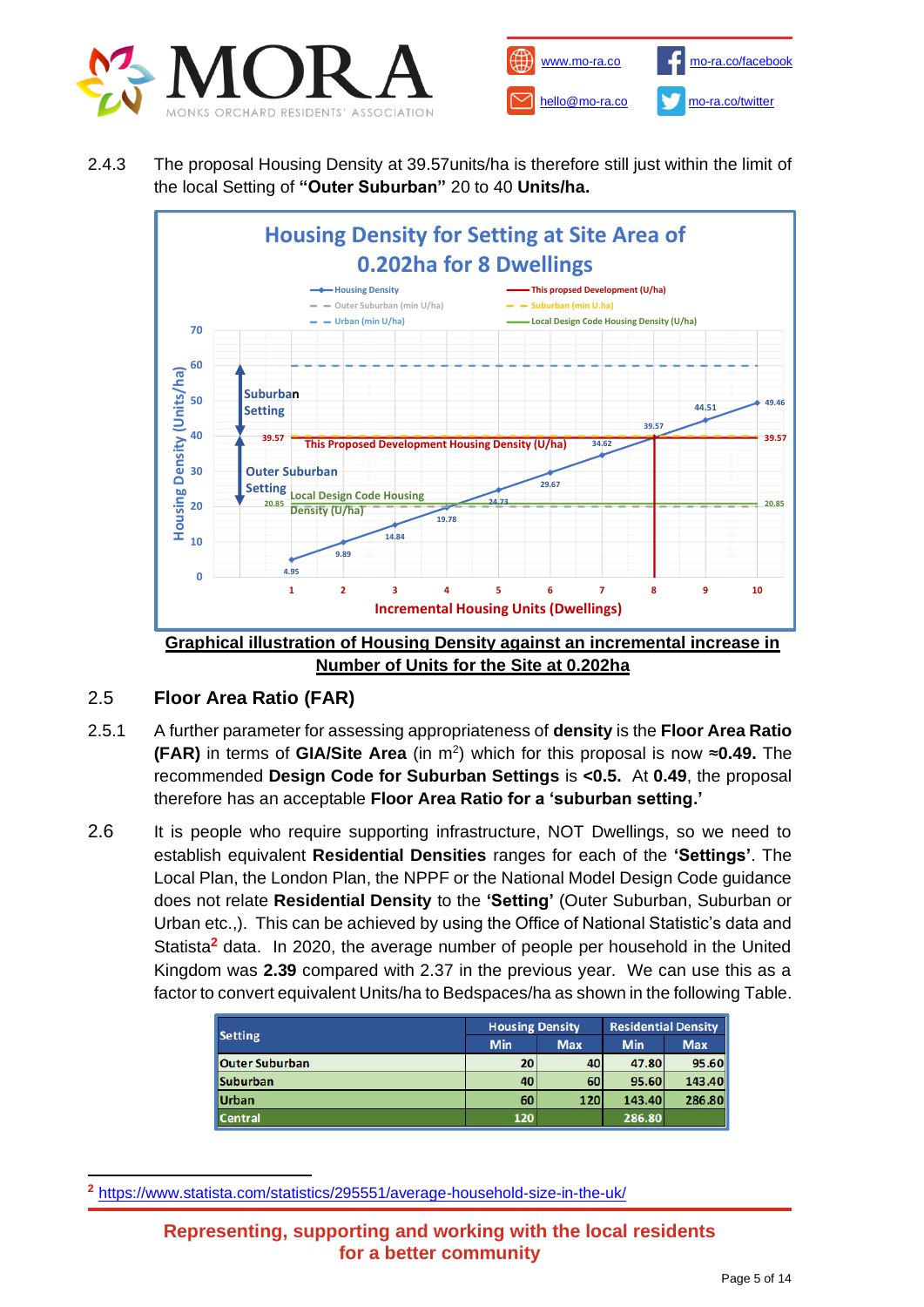

**Public Transport Accessibility Level (PTAL)**

**Housing Density to Residential Density by National Average Unit Occupancy. Public Transport Accessibility for Residential Density at the Area Type Setting**

2.6.1 The **Residential Density** analysis shows that the required **PTAL** to support a proposed **Residential Density** of **252.230 hr/ha** would be:

252.23 = 33.33∙x + 150 therefore x = **PTAL** = 3.067 ≈**3.07** or,

**Residential Density** of **227.50 bedspaces/ha** would be:

227.50 = 33.33∙x +150 therefor x = **PTAL** = **2.325 ≈2.33**

The available **PTAL** of **2** at this location is inadequate if judged on the habitable rooms/ha parameter but within tolerance if judged on the occupants/ha. This assumption is based upon the **ONS** and **Statista** Data of **National Occupancy per Dwelling**.

2.6.2 Local Design Code Area Type Setting Assessment and Analysis.

| Location                         | Area (ha) | <b>Population</b> | <b>Dwellings</b><br>(Units) | <b>Residential</b><br><b>Density</b><br>(bs/ha) | <b>Housing</b><br><b>Density</b><br>(Units/ha) | "Setting" for Design<br><b>Code Density</b> |
|----------------------------------|-----------|-------------------|-----------------------------|-------------------------------------------------|------------------------------------------------|---------------------------------------------|
| <b>Shirley North Ward</b>        | 327.90    | 15666             | 6555                        | 47.78                                           | 19.99                                          | <outer suburban<="" td=""></outer>          |
| <b>Shirley South Ward</b>        | 387.30    | 14147             | 5919                        | 36.53                                           | 15.28                                          | <outer suburban<="" td=""></outer>          |
| <b>All Shirley</b>               | 715.20    | 29814             | 12474                       | 41.69                                           | 17.44                                          | <outer suburban<="" td=""></outer>          |
| <b>MORA Area</b>                 | 178.26    | 9283              | 3884                        | 52.07                                           | 21.79                                          | <b>Outer Suburban</b>                       |
| Post Code CR0 8S(*)              | 16.95     | 627               | 237                         | 36.99                                           | 13.98                                          | <outer suburban<="" td=""></outer>          |
| Post Code CR0 8T(*)              | 11.82     | 644               | 246                         | 54.48                                           | 20.81                                          | <b>Outer Suburban</b>                       |
| <b>Post Code CRO 7PL</b>         | 1.73      | 47                | 19                          | 27.17                                           | 10.98                                          | <outer suburban<="" td=""></outer>          |
| Post Code CR0 7QD                | 1.51      | 68                | 28                          | 45.03                                           | 18.54                                          | <outer suburban<="" td=""></outer>          |
| Shirley "Place" 1 (approx)       | 770.00    | P                 | P                           | p                                               | ş.                                             |                                             |
| Average                          | 205.08    | 8787              | 3670                        | 42.72                                           | 17.35                                          | <outer suburban<="" td=""></outer>          |
| <b>All Shirley</b>               | 715.20    | 29814             | 12474                       | 41.69                                           | 17.44                                          | <outer suburban<="" td=""></outer>          |
| <b>Shirley Place (Estimates)</b> | 770.00    | 33414             | 13981                       | 43.39                                           | 18.16                                          | <outer suburban<="" td=""></outer>          |

**Table of assessed Design Code Area Type Settings for the local area**

**Representing, supporting and working with the local residents for a better community**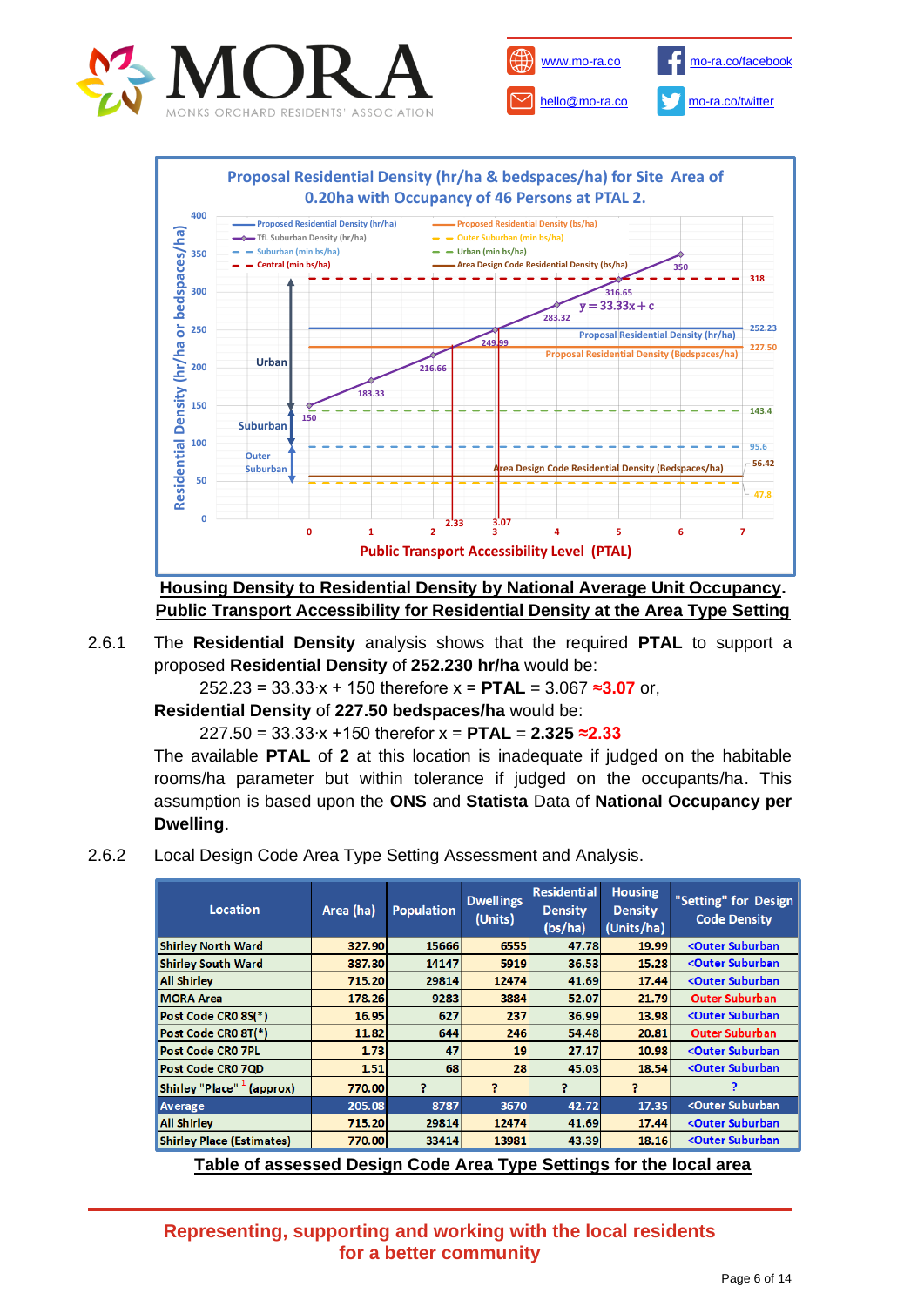



- 2.6.3 The Residential Density, whether measured in **habitable Rooms/ha** or **bedspaces/hectare** and occupancy as defined at the **National** average of **2.39 persons per dwelling** would require an **Area Type Urban Setting** as defined by the **National Model Design Code and Guidance** (referenced from NPPF para 129) when the actual locality is **Outer Suburban** by **all** assessments and analysis undertaken.
- 2.6.4 However, the average occupancy of the proposal is =46/8 = **5.75 Persons/Unit** which is (5.75-2.39)/2.39 = **140.5%** increase in occupancy above the **national** average.
- 2.6.5 We therefore object to the amended proposal on the grounds of high Residential Density requiring an equivalent Area Type **Urban Setting** overdevelopment for the locality at **PTAL 2** when the required supporting Public Transport Accessibility for this Residential Density would require a **PTAL exceeding 3** and an Area Type **Urban** Setting when the locality is overwhelmingly an **Outer Suburban Area** Type Setting.

## **3 The incorporation of wooded buffer to the east of the site**

- 3.1 Pre-App Meeting Notes 4<sup>th</sup> November 2021:
- 3.1.1 Design and Landscaping *"The scheme appears an overdevelopment of the site with little opportunity for landscaping, particularly pertinent given the removal of trees prior to submission of this pre-application which is not condoned."*
- 3.1.2 Trees and Ecology

*"Given the number of trees and amount of habitat that has already been removed from the site officers will be expecting significant biodiversity enhancements and replacement tree planting as part of any redevelopment of the site. This adds to our position of overdevelopment as currently presented; much more space must be given over to meaningful soft landscaping, greening and biodiversity."*

- *• As has already been stated, given the character of the area a reduced quantum of development and much higher proportion of landscaping will need to be achieved for any development of this site to be considered acceptable. The London Plan 2021 and new National Planning Policy Framework (NPPF) place greater emphasis on the greening of schemes and the planting of trees than previously. This would also help with sustainable drainage requirements and surface water run-off.*
- *• Your client has not helped in facilitating a smooth planning application process by removing the trees in such a manner; our expectation is that a high-quality landscaping scheme comes forward on this site, which means much more space is required for plating as opposed to units."*
- 3.2 The additional landscaping adjacent to Unit 4 (replacement for previous Unit 5) is beneficial but nowhere near enough to replace the lost vegetation which can be viewed on historical Google Earth images (See below) prior to the site clearance by the previous owner for preparation of subsequent development proposals.
- 3.3 The local residents did bring the major felling to the notice of Development Management as soon as feasibly possible but there was no appreciable action to either prevent or delay significant felling and site clearance at that time.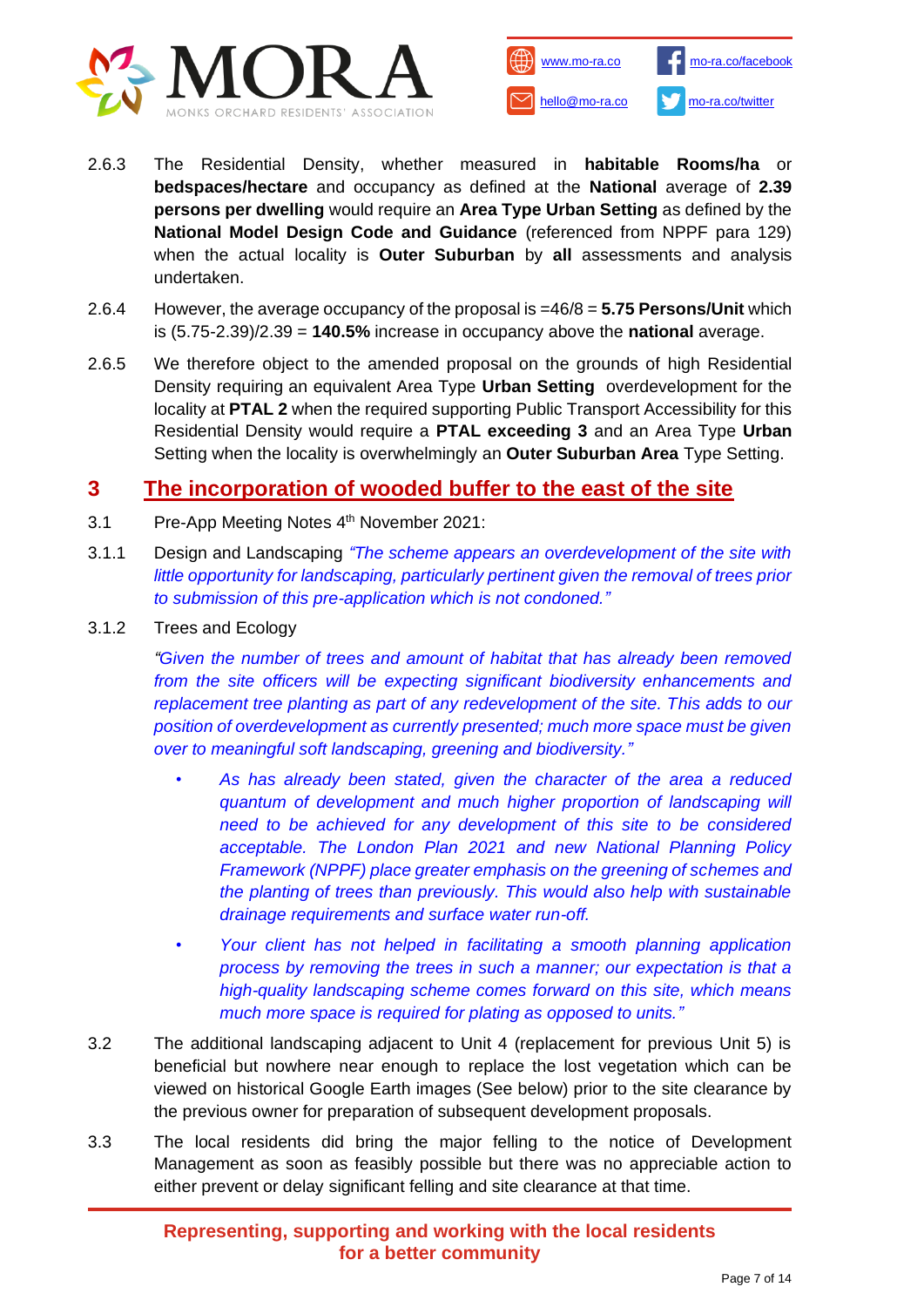



3.4 Vegetation prior to Site Clearance.



**Google Earth Image 11th April 2019 (American Date format) of site showing Tree Canopy**

3.5 The Google Earth Image shows the lost lush vegetation and Tree canopy prior to decimation without consent by the owner. It is understood that there were no Tree Preservation Orders on the Site Area.

## **4 Amendments to the extent of the Parking Stress Survey Area**

## 4.1 The **Revised emerging Croydon Local Plan Policy States:**

*"DM30.2 Provide parking on-site to ensure that parking generated by the development does not contribute more than 5% increase in parking stress within a 200m catchment of the development; On-site parking stress in Croydon is assessed as being at capacity when 85% of parking stress is reached."*

The parking stress survey is to be within 200m; therefore Spring Park Road, West Way Gardens and Wickham Road exceed 300m from the entrance to the Development Site and should not therefore be included.

4.2 The Original Parking Stress Survey by **Waterman Project WIE-18592** on **12th** and **13th October 2021** identified the parking stress at **Firsby Avenue** to be **39%** on **Tuesday 12th October 2021** and **34%** on **Wednesday 13th October** but **Verdayne Avenue to be 100%** on **Tuesday 12th October 2021** and **96% on Wednesday 13th October**. This is **11% to15% above the 85% capacity**. These figures have been repeated in **the new survey by on the same** dates of **12th and 13th October 2021**. Therefore, it is NOT new or revised information.

> **Representing, supporting and working with the local residents for a better community**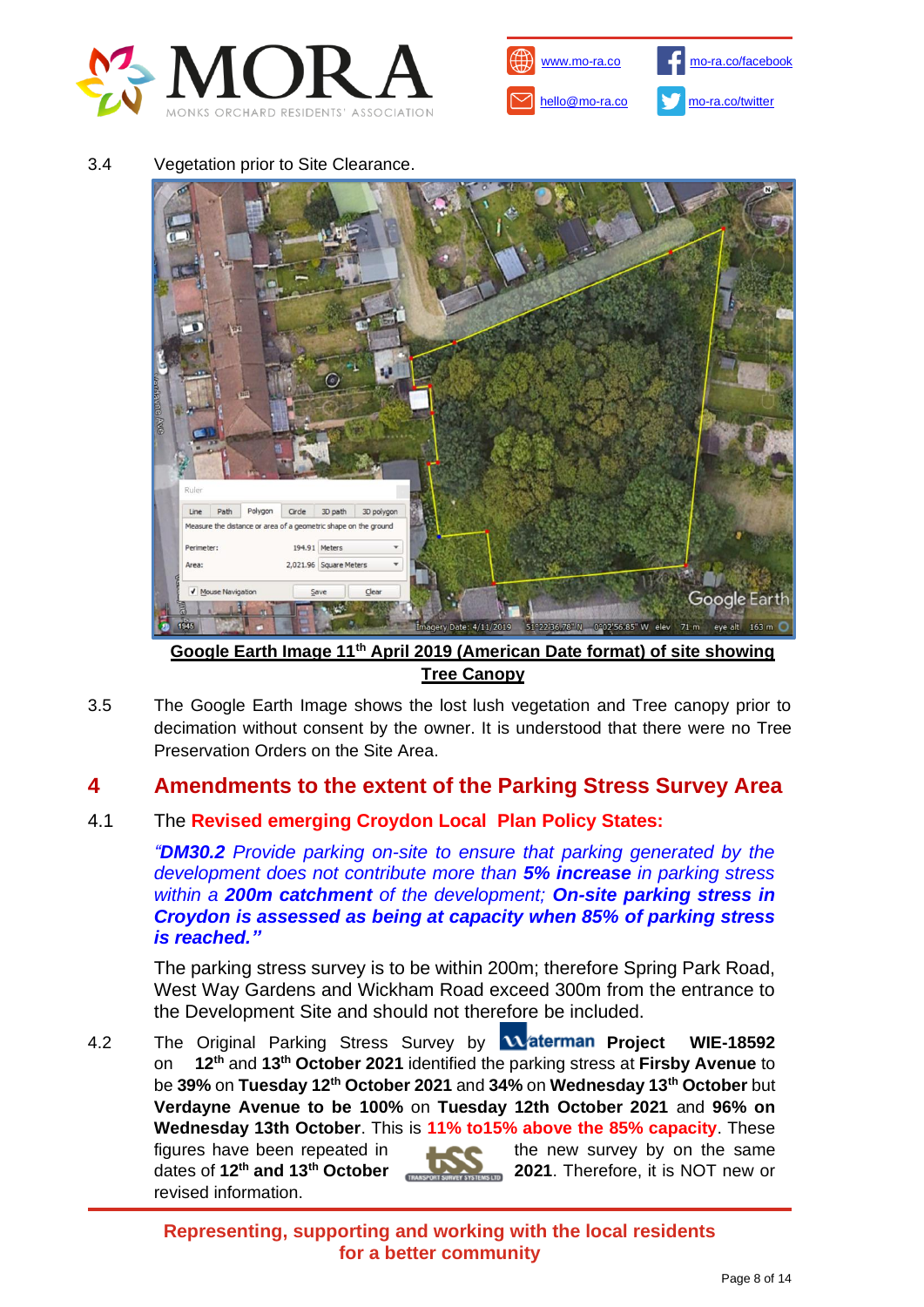



- 4.2.1 The Available Spaces is the Total Capacity (including Disabled Bays) minus the number of suspended/obstructions at the time of the survey.
- 4.2.2 "Is it illegal to park in front of a driveway? Strictly speaking, it is not always technically illegal to park in front of a driveway. However, parking over a dropped kerb is illegal and is a type of parking offence that is handled by councils." This presumably is without permission from the householder.



- 4.2.3 It is understood that the correct way to park near a dropped kerb should give at least 1.5 metres (5ft) clear of the dropped kerb and that there are no other parking restrictions applying in this part of the road. The space is required to provide visibility splays, both ways, for a driver exiting from the drive to see oncoming traffic and to allow a swept path clearance for egress and ingress.
- 4.2.4 No 81 Verdayne is the only house from 81 93 Verdayne Avenue which does not have a dropped kerb at all. 93 is partially dropped to allow access to the side of the house. There is therefore parking space in front of the rest of 93 Verdayne.
- 4.2.5 On Firsby all the properties have at least partially dropped kerbs. There is room for one parking space outside 1-3, and one in front of 7. And the presence of a tree on the pavement between 10 and 12 means that a car could be parked at the un-dropped pavement there. Incidentally, there is an 11a Firsby. The numbers on that side follow 11; 11a; 15.
- 4.2.6 However, it seems that very little recognition of this parking restriction is observed by car drivers as illustrated by the Google Earth image and little council enforcement is applied resulting in the parking survey being quite a futile activity.
- 4.3 **Pre-Application Assessment Meeting Notes at Highways, Parking and Refuse:**

*"Given the sites low PTAL and the lack of on street parking controls, car parking will need to be provided within the site in line with the maximum London Plan standards.* 

4.3.1 The London Plan Table 10.3 Residential Parking Standards indicates Outer London areas with PTAL 2 to 3 for dwellings with greater than three Bedspaces have a maximum of 1 Space per dwelling, as provided by the proposal.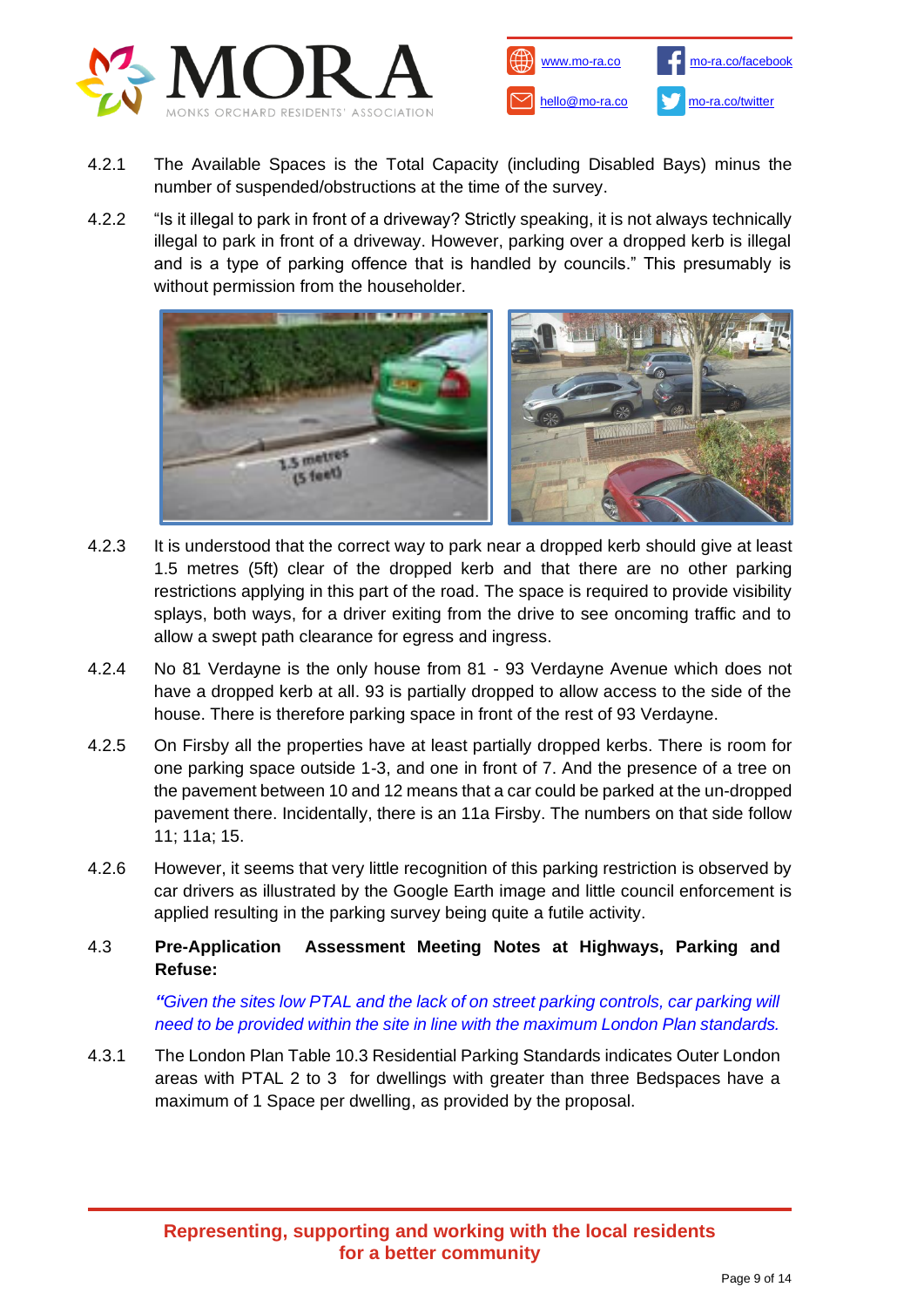



# **5 The incorporation of Cycle Parking, the increase in the width of the Access Road and the provision of granite setts to the entrance of the site.**

- 5.1 Pre-App Meeting Notes 4<sup>th</sup> November 2021:
- *5.1.1 Segregated pedestrian access will also be required at a gradient no steeper than 1:12.*
- *5.1.2 Both pedestrian (1.5m x 1.5m) and vehicular (2.4m x 25m for a 20mph road and 2.4m x 43m for a 30mph road) visibility splays will need to be indicated on plan. Swept path analysis for each parking space using a 4.8m long vehicle should be provided and if other larger vehicles (e.g., emergency services, refuse and servicing and delivery) are expected to enter the site swept paths for said vehicles will also be required.*
	- *Highways, Parking and Refuse: Given the sites low PTAL and the lack of on street parking controls, car parking will need to be provided within the site in line with the maximum London Plan standards. Given the distance of the development from the street refuse collection vehicles will need to enter the site. All cars and servicing vehicles will need to enter and leave the site in a forward gear. Cycle parking will need to meet London Plan standards.*
	- *• Sites should only provide a single vehicle crossover in line with the Council's current crossover guidance. New vehicular accesses will need to be at 90 degrees to the public highway and should be no wider than 5.5m (inclusive of the 0.5m wide side ramps either side of the flat section of the dropped kerb). Vehicular access routes should be no steeper than 1:6, and where steeper than 1:12 suitable transitions should be provided.*
	- *• Segregated pedestrian access will also be required at a gradient no steeper than 1:12.*
	- *• Both pedestrian (1.5m x 1.5m) and vehicular (2.4m x 25m for a 20mph road and 2.4m x 43m for a 30mph road) visibility splays will need to be indicated on plan. Swept path analysis for each parking space using a 4.8m long vehicle should be provided and if other larger vehicles (e.g., emergency services, refuse and servicing and delivery) are expected to enter the site swept paths for said vehicles will also be required.*
	- *• If amendments to the existing dropped kerb are proposed, the details of such changes should be clearly detailed within any future planning application. In order to secure any necessary changes to the public highway the Council may request the applicant to enter into a subsequent S.278 agreement, which is likely to be subject to a pre-commencement condition. Where changes are proposed to crossovers or site access, a footway survey before and after the development will be required, with any necessary reinstatement or repair work to be funded by the developer.*
- 5.1.3 There is no *"segregated pedestrian access*" as recommended in the Pre-Application Meeting Notes.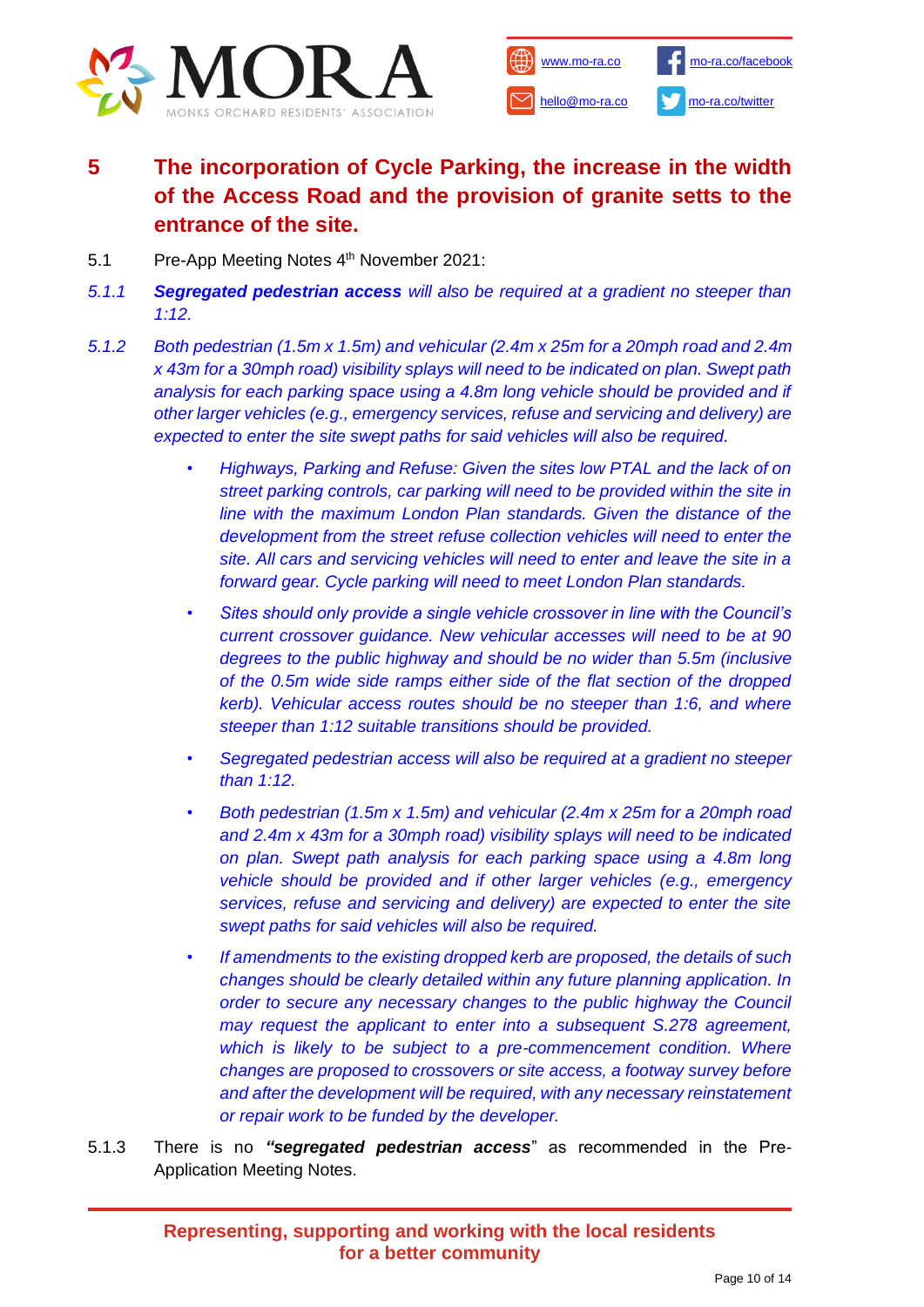



5.1.4 We note that the Pre-Application meeting recorded a **requirement** that the Applicant would:

**a)** *"need to demonstrate that the necessary improvements can be made to the access road to allow any future development to be safely and conveniently entered."* We see **no evidence of compliance** to the requirement for this demonstration. There is no schedule of structural improvements, kerbing or provision of footpaths in the package of amended drawings to satisfactorily demonstrate these required improvements.

**b)** *"need to be demonstrated that Cars, refuse and other servicing vehicles can enter and exit the site in a forward gear and not compromise safety with existing vehicular access to the rear garages."*

5.1.5 The swept path diagram for the 'exiting' of a Refuse vehicle shows that a requirement of the full width of Firsby Avenue is required to safely exit from the access lane. The applicant has shown parked vehicles strategically positioned to allow clearance but there is no



parking restriction, other than the disabled space in front of #3 Firsby Avenue, and therefore the whole road width needs to be clear of any parked vehicles as parking could not be predicted.

- 5.1.6 Although parking adjacent to dopped kerbs is considered illegal, it is not enforced locally, and we have many examples of local parking across dropped kerbs. Such parking could preclude the exit of the refuse vehicle from the access lane into the west bound carriageway of Verdayne Avenue as the full width is required as shown in the Swept Path illustration provided with the amended drawings.
- 5.1.7 We believe the Local Authority Highways Department should evaluate these Swept Path Diagrams for authenticity and to ensure the entrance and exit to/from the Site is unrestricted prior to any determination such that they are held accountable in the event of approval and subsequently access is found to be a significant problematical for the Refuse Vehicle Drivers. The dropped kerb at the entrance may need widening to avoid the vehicle damaging the existing kerbstones at the corners. It is noted that only the **Transportation Team - Planning Applications** have been consulted to date for comment, but not the **Highways Department.**
- 5.2 The important dimensions are given at Section 5.6 Fire Strategy. The entrance to the Driveway at the footpath on Firsby Ave is stated to be 4.9m and the narrowest point at the corner of the rear garden of the third dwelling from the corner of Firsby and Verdayne Ave., is stated to be 3.9m. **These measurements are prior to the installation of any kerbs in the upgrade of the access road.**
- 5.2.1 The length of the route from footpath to the furthest dwelling frontage as measured on Google Earth is ≈ 60m and the length of the narrow driveway from footpath to the widening opening up to the site is  $\approx 45$ m.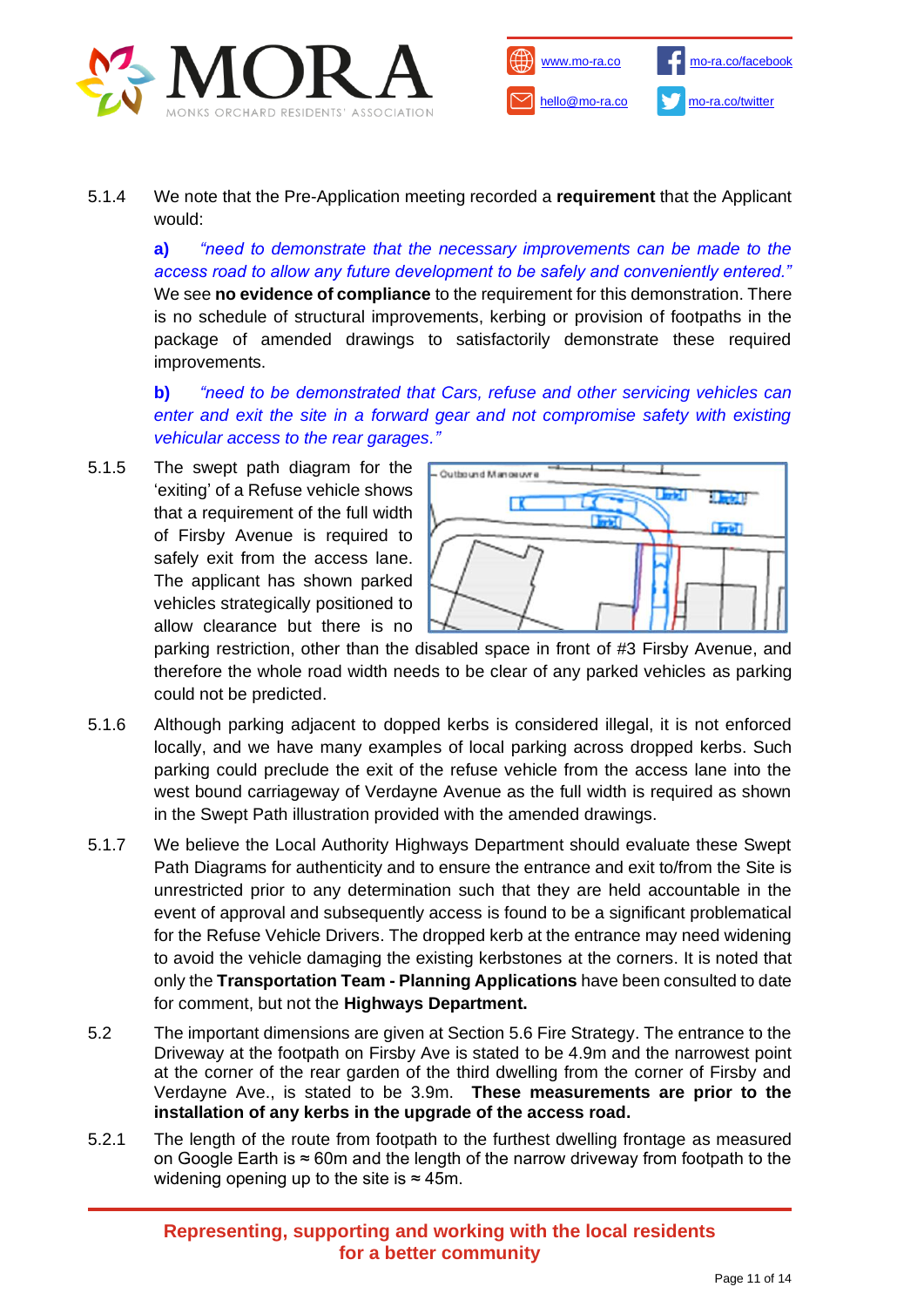



- 5.2.2 The width of Firsby Ave., as measured by Google Earth is **≈5.8m** at the entrance to the access driveway.
- 5.2.3 The upgrade of the Access Drive should include kerbs on both sides which would reduce the width by 2 x 125mm (Marshalls British Standard) and at the narrowest point would reduce the width to 3.65m which is less than the SPD2 recommended minimum width of 3.7m. (3.6m at the entrance)
- 5.2.4 In addition, at these widths, there is no available space for a footpath for pedestrians or persons with children or pushchairs. There is also no possible provision for Passing Bays in the event of a vehicle accessing the Access Driveway when pedestrians are using the access drive.
- 5.2.5 This situation is further exacerbated if a wheelchair bound person is using the access drive, which may reasonably be assumed as Unit 5 is to M4(3) Wheelchair requirement, and the occupant may use the drive as access to their dwelling from Firsby on a regular basis. Again, there is no safe footpath or passing bay mid length along the narrow access drive. These are significant safety issues that need to be addressed.

# **6 Conclusions**

## 6.1 **A Revised Site Boundary (The Red Line)**

- 6.1.1 There remain a number of requirements identified at the Pre-Application discussions of 4<sup>th</sup> November 21 which have not been addressed or resolved.
- 6.1.2 Although this may be a civil rather than a planning matter, the ownership and legal access to rear gardens from the access lane from Firsby Avenue should be addressed and resolved preferably prior to a determination.
- 6.1.3 It is also unclear whether permission to refurbish and strengthen the access drive to sustain regular heavy Refuse or other large vehicles traversing, is required by these third parties as access to their properties from the access lane would be restricted during any major refurbishment or reconstruction works to the said access lane during the period of any such major works.
- 6.1.4 The upgrade of the access lane to support the heavy duty refuse and other vehicles requires to be to the appropriate Road Specification and that detail and requirement is not included in the amended drawings.
- 6.1.5 There is no recognition of safety factors for pedestrians, pushchairs or disabled wheelchair users in the face of oncoming vehicles using the access lane.
- 6.1.6 We therefore believe there is sufficient evidence to Object to this proposal on the grounds that inadequate consideration has been given to these issues, some of which were the subject of the pre-application discussions and recommended requirements.

### **6.2 The reduction in units from 9 to 8 houses**

- 6.2.1 At 0.2ha and 8 units, the Housing Density is reduced to 37.57Units/ha and the Residential Density at ≈51 Habitable Rooms is ≈252.23hr/ha or at occupancy of 46 bedspaces is 227.5 Bedspaces/ha.
- 6.2.2 This changes the Design Code Area Type or Setting to just within the "Outer Suburban Setting" of 20 to 40Units/ha
- 6.2.3 the occupancy of this proposal is 5.75 persons per unit, However, based on the national average occupancy of 2.39 person/unit the Residential Density analysis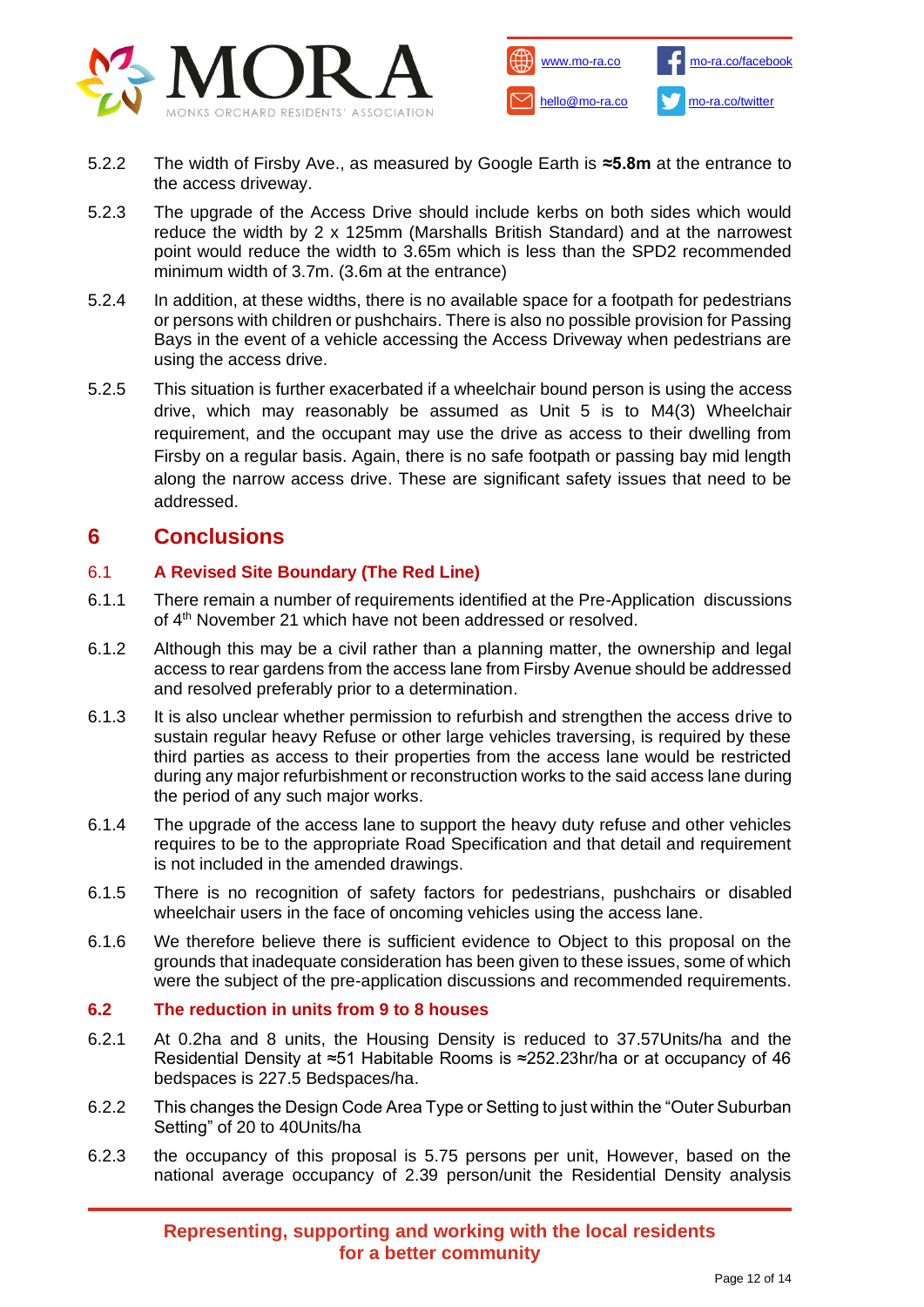



shows that the required PTAL to support a proposed Residential Density of 252.230 hr/ha would be ≈3.07 or, Residential Density of 227.50 bedspaces/ha would be ≈2.33.

- 6.2.4 However, the average occupancy of the proposal is =46/8 = **5.75 Persons/Unit** which is (5.75-2.39)/2.39 = **140.5%** increase in occupancy above the national average.
- 6.2.5 We therefore object to the amended proposal on the grounds of high Residential Density requiring an equivalent Area Type **Urban Setting** overdevelopment for the locality at **PTAL 2** when the required supporting Public Transport Accessibility for this Residential Density would require a **PTAL exceeding 3** and an Area Type Urban Setting when the locality is overwhelmingly an Outer Suburban Area Type Setting.

### **6.3 The incorporation of wooded buffer to the east of the site**

- 6.3.1 The additional landscaping adjacent to Unit 4 (replacement for previous Unit 5) is beneficial but nowhere near enough to replace the lost vegetation which can be viewed on historical Google Earth images prior to the site clearance by the previous owner for preparation of subsequent development proposals.
- 6.3.2 The local residents did bring the major felling to the notice of Development Management as soon as feasibly possible but there was no appreciable action to either prevent or delay significant felling and site clearance at that time.

### **6.4 Amendments to the extent of the Parking Stress Survey Area**

- 6.4.1 It is not clear what has been achieved by the provision of the supposed amendments to the Parking Stress survey as the data is identical to that previously provided and the survey data for exactly the same times on  $12<sup>th</sup>$  and  $13<sup>th</sup>$  October 2021. The inclusion of parking on the red route of Wickham Road is also irrelevant to the stress calculation, since nobody is likely to want to park there between 7pm and 7am, when they would in most cases have already found somewhere to park in Verdayne, Ridgemount or Firsby Avenue.
- 6.4.2 The legality of parking in residential areas across dropped kerb frontages is not enforced by the Council and therefore the stress calculations seem somewhat arbitrary.
- 6.4.3 It is extremely unlikely that drivers would seek spare bays on the South side of Wickham Road as the distance is too great from the proposal to be of any convenience.
- 6.4.4 Although the proposed allocation of parking meets the London Plan recommendations for outer London at PTAL 2, there are no additional spaces for visitors or for unit 5 type M4(3) Care Providers who may need to carry medical equipment or supplies from their vehicle.
- 6.4.5 Why is the stress not calculated during the daytime, when our streets are filled with drivers who park all day to get buses from the Shirley Library stop to go to Croydon for work or to catch a train to London? (The bus stop by the traffic lights at Shirley Library is the first where four buses merge from three directions heading for East, West and South Croydon).
- **6.5 The incorporation of Cycle Parking, the increase in the width of the Access Road and the provision of granite setts to the entrance of the site.**
- 6.5.1 There is no segregated pedestrian access along the access lane.
- 6.5.2 There is no perceptible **increase in the width** of the Access Lane from that previously proposed.